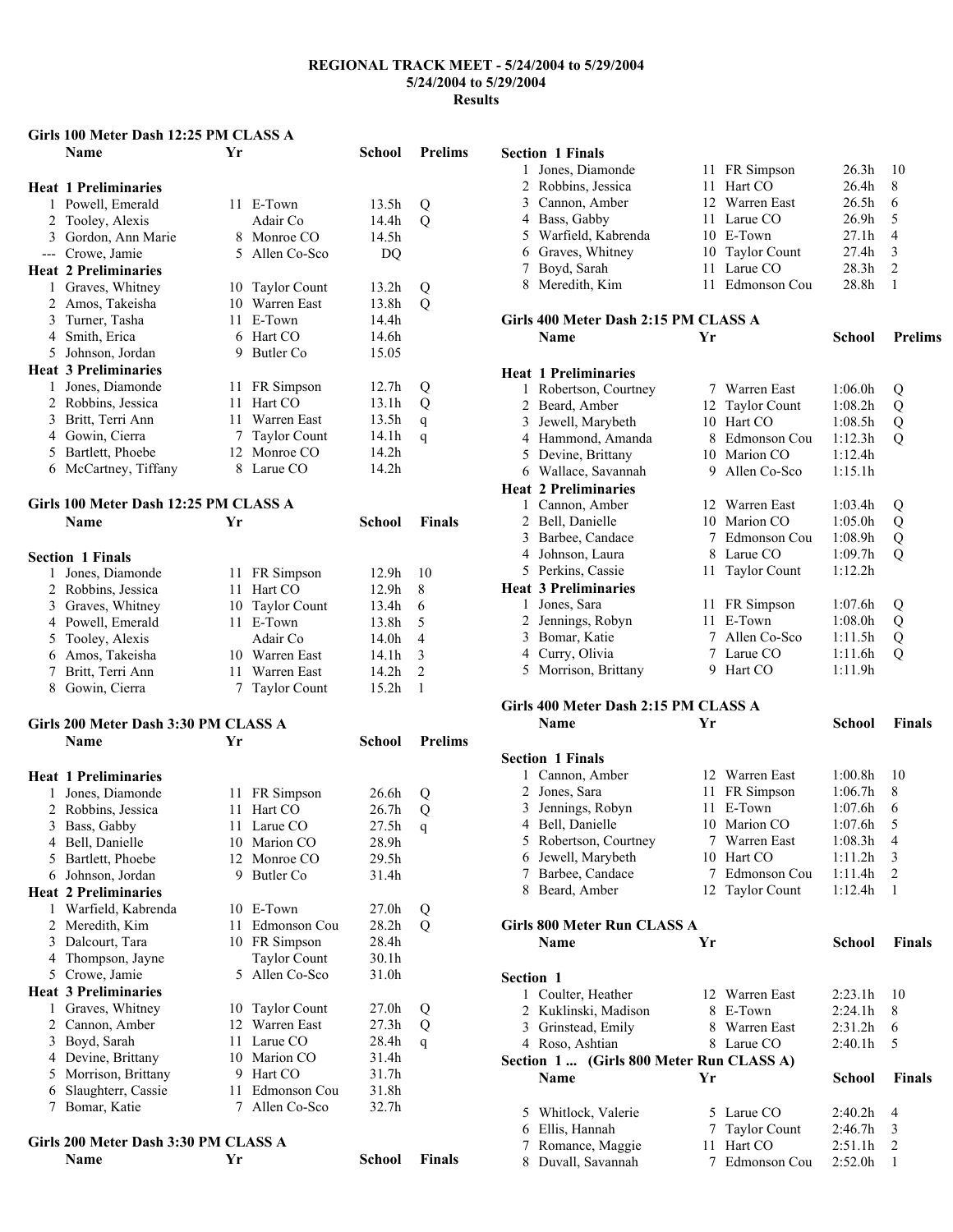| 9 Peeler, Rachel    | 9 Allen Co-Sco  | 2:53.1h |
|---------------------|-----------------|---------|
| 10 Hain, Ginny      | 9 FR Simpson    | 2:55.9h |
| 11 Vega, Sara       | 12 Taylor Count | 2:58.3h |
| 12 McDougle, Rachel | 7 Edmonson Cou  | 3:04.0h |
| 13 Thomas, Britney  | 11 Allen Co-Sco | 3:06.3h |
| 14 Harlan, Emily    | 6 Hart CO       | 3:06.4h |

## **Girls 1600 Meter Run CLASS A**

|                  | <b>Name</b>          | Yr  |                 | School              | <b>Finals</b>  |
|------------------|----------------------|-----|-----------------|---------------------|----------------|
| <b>Section 1</b> |                      |     |                 |                     |                |
| 1                | Coulter, Heather     |     | 12 Warren East  | 5:34.4h             | 10             |
|                  | 2 Herrington, Claire | 8   | Warren East     | 5:47.9h             | 8              |
| 3                | Whitlock, Lyndsay    |     | 5 Larue CO      | 6:04.9h             | 6              |
| 4                | Romance, Maggie      | 11  | Hart CO         | 6:15.2h             | 5              |
|                  | 5 McDougle, Rachel   | 7   | Edmonson Cou    | 6:24.8h             | 4              |
| 6                | Young, Candace       |     | 9 Taylor Count  | 6:27.6h             | 3              |
| 7                | Thomas, Britney      | 11. | Allen Co-Sco    | 6:33.9h             | $\overline{2}$ |
| 8                | Wallace, Savannah    | 9   | Allen Co-Sco    | 6:36.3h             | 1              |
| 9                | Harlan, Emily        | 6   | Hart CO         | 6:39.9h             |                |
| 10               | Fields, Rachel       |     | 12 Larue CO     | 6:40.8 <sub>h</sub> |                |
| 11               | Wise, Erin           | 11  | E-Town          | 6:43.9h             |                |
| 12               | Wise, Julie          | 11  | E-Town          | 6:45.0h             |                |
| 13               | Vega, Sara           |     | 12 Taylor Count | 6:46.3h             |                |

## Girls 3200 Meter Run CLASS A

|                  | Girls 3200 Meter Run CLASS A |    |                 |          |                |  |  |
|------------------|------------------------------|----|-----------------|----------|----------------|--|--|
|                  | Name                         | Yr |                 | School   | <b>Finals</b>  |  |  |
| <b>Section 1</b> |                              |    |                 |          |                |  |  |
| l.               | Herrington, Claire           |    | Warren East     | 12:33.7h | 10             |  |  |
|                  | 2 Mahaney, Lauren            | 8  | Warren East     | 13:11.8h | 8              |  |  |
|                  | 3 Massey, Samantha           | 9  | Edmonson Cou    | 13:18.3h | 6              |  |  |
|                  | 4 Wilson, Kristen            |    | 7 Larue CO      | 14:08.2h | 5              |  |  |
|                  | 5 Slaughter, Chelsea         | 9  | Edmonson Cou    | 14:28.7h | 4              |  |  |
|                  | 6 Young, Candace             |    | 9 Taylor Count  | 14:51.0h | 3              |  |  |
|                  | Boone, Lindsey               |    | Larue CO        | 15:15.4h | $\mathfrak{D}$ |  |  |
| 8                | Bomar, Ali                   | 11 | Allen Co-Sco    | 15:46.3h | 1              |  |  |
| 9                | Bloink, Carrie               |    | 12 Allen Co-Sco | 15:47.3h |                |  |  |

# **Girls 100 Meter Hurdles 12:00 PM CLASS A**

|   | <b>Name</b>                              | Yr  |                     | School            | <b>Prelims</b> |
|---|------------------------------------------|-----|---------------------|-------------------|----------------|
|   | <b>Heat 1 Preliminaries</b>              |     |                     |                   |                |
| 1 | Mracek, Sarah                            |     | 12 Warren East      | 17.9h             | Q              |
| 2 | Bratcher, Stephanie                      |     | 11 Edmonson Cou     | 18.4h             | Q              |
| 3 | Braswell, Paige                          | 11  | Monroe CO           | 18.8h             | Q              |
| 4 | Gusler, Brooke                           |     | 11 Larue CO         | 19.0h             | Q              |
|   | 5 Staub, Jamie                           | 9   | Butler Co           | 22.0 <sub>h</sub> |                |
|   | 6 Akridge, Mariah                        | 11. | <b>Taylor Count</b> | 23.8h             |                |
|   | <b>Heat 2 Preliminaries</b>              |     |                     |                   |                |
| 1 | McNary, Courtney                         |     | 11 Marion CO        | 18.2h             | Q              |
| 2 | Savage, Jessica                          |     | 10 FR Simpson       | 19.6h             | Q              |
| 3 | Slack, Lora                              | 11  | Larue CO            | 19.7 <sub>h</sub> | Q              |
| 4 | Beard, Kristan                           | 9   | <b>Taylor Count</b> | 20.4 <sub>h</sub> | Q              |
|   | Girls 100 Meter Hurdles 12:00 PM CLASS A |     |                     |                   |                |

| Girls 100 Meter Hurdles 12:00 PM CLASS A |                         |    |                 |                   |        |  |  |
|------------------------------------------|-------------------------|----|-----------------|-------------------|--------|--|--|
|                                          | <b>Name</b>             | Yг |                 | School            | Finals |  |  |
|                                          | <b>Section 1 Finals</b> |    |                 |                   |        |  |  |
|                                          | 1 Mracek, Sarah         |    | 12 Warren East  | 18 Oh             | -10    |  |  |
|                                          | 2 Braswell, Paige       |    | 11 Monroe CO    | 18.0h             | 8      |  |  |
|                                          | 3 Bratcher, Stephanie   |    | 11 Edmonson Cou | 18 <sup>3</sup> h | 6      |  |  |

| 4 McNary, Courtney | 11 Marion CO   | $18.4h - 5$       |                |
|--------------------|----------------|-------------------|----------------|
| 5 Beard, Kristan   | 9 Taylor Count | 18.8h             | $\overline{4}$ |
| 6 Savage, Jessica  | 10 FR Simpson  | $19.0h - 3$       |                |
| 7 Gusler, Brooke   | 11 Larue CO    | 19.3 <sub>h</sub> | - 2            |
| 8 Slack, Lora      | 11 Larue CO    | 20.2 <sub>h</sub> | 1              |

## **Girls 300 Meter Hurdles 3:00 PM CLASS A**

|   | <b>Name</b>                 | Yг  |                     | School            | <b>Prelims</b> |
|---|-----------------------------|-----|---------------------|-------------------|----------------|
|   | <b>Heat 1 Preliminaries</b> |     |                     |                   |                |
|   | Gusler, Brooke              |     | 11 Larue CO         | 51.1h             | Q              |
|   | 2 Savage, Jessica           |     | 10 FR Simpson       | 53.4h             | Q              |
| 3 | McNary, Courtney            | 11. | Marion CO           | 53.5h             | Q              |
| 4 | Slaughter, Chelsea          | 9   | Edmonson Cou        | 55.2 <sub>h</sub> | Q              |
| 5 | Akridge, Mariah             |     | 11 Taylor Count     | 58.9h             |                |
| 6 | Staub, Jamie                | 9   | Butler Co.          | 1:03.0h           |                |
|   | <b>Heat 2 Preliminaries</b> |     |                     |                   |                |
| 1 | Romance, Rachel             | 10  | Hart CO             | 54.0h             | Q              |
| 2 | Mracek, Sarah               |     | 12 Warren East      | 55.6h             | Q              |
| 3 | Brockman, Delaina           | 10  | <b>Taylor Count</b> | 56.5h             | Q              |
| 4 | Hain, Ginny                 | 9   | FR Simpson          | 57.2 <sub>h</sub> | Q              |
| 5 | Slack, Lora                 |     | 11 Larue CO         | 1:00.0h           |                |
|   |                             |     |                     |                   |                |

### **Girls 300 Meter Hurdles 3:00 PM CLASS A**

|   | GILIS 500 METER THULUIES 5.00 T M CLASS A                  |    |                          |               |                |
|---|------------------------------------------------------------|----|--------------------------|---------------|----------------|
|   | <b>Name</b>                                                | Yr |                          | <b>School</b> | <b>Finals</b>  |
|   | <b>Section 1 Finals</b>                                    |    |                          |               |                |
| 1 | Brockman, Delaina                                          |    | 10 Taylor Count          | 52.5h         | 10             |
| 2 | Romance, Rachel                                            |    | 10 Hart CO               | 52.6h         | 8              |
|   | 3 Gusler, Brooke                                           |    | 11 Larue CO              | 53.1h         | 6              |
|   | 4 Savage, Jessica                                          |    | 10 FR Simpson            | 54.0h         | 5              |
|   | 5 Slaughter, Chelsea                                       |    | 9 Edmonson Cou           | 55.3h         | $\overline{4}$ |
|   | 6 Mracek, Sarah                                            |    | 12 Warren East           | 55.7h         | 3              |
| 7 | Hain, Ginny                                                |    | 9 FR Simpson             | 56.5h         | $\overline{2}$ |
|   | 8 McNary, Courtney                                         | 11 | Marion CO                | 59.4h         | 1              |
|   | Girls 4x100 Meter Relay 1:35 PM CLASS A                    |    |                          |               |                |
|   | Team                                                       |    | Relay                    | <b>Finals</b> |                |
|   | <b>Section 1 Finals</b>                                    |    |                          |               |                |
|   | 1 Elizabethtown                                            |    | A                        | 53.6h         | 10             |
|   | 1) Warfield, Kabrenda 10                                   |    | 2) Donnelly, Lara 11     |               |                |
|   | 3) Powell, Emerald 11                                      |    | 4) Turner, Tasha 11      |               |                |
|   | 5) Kuklinski, Madison 8                                    |    | 6) Jennings, Robyn 11    |               |                |
|   | 2 Larue County                                             |    | A                        | 53.6h         | 8              |
|   | 1) Cobb, Cherrisse 9                                       |    | 2) Bass, Gabby 11        |               |                |
|   | 3) Gusler, Brooke 11                                       |    | 4) Boyd, Sarah 11        |               |                |
|   | 5) Bass, Janelle 8                                         |    | 6) Johnson, Laura 8      |               |                |
| 3 | Warren East                                                |    | A                        | 53.7h         | 6              |
|   | 1) Amos, Takeisha 10                                       |    | 2) Britt, Terri Ann 11   |               |                |
|   | 3) Graham, Mariah 7                                        |    | 4) Robertson, Courtney 7 |               |                |
|   | Section 1 Finals  (Girls 4x100 Meter Relay 1:35 PM CLASS A |    |                          |               |                |
|   | Team                                                       |    | Relay                    | <b>Finals</b> |                |
|   | 4 Taylor County                                            |    | A                        | 55.0h         | 5              |
|   | 1) Beard, Amber 12                                         |    | 2) Gowin, Cierra 7       |               |                |
|   | 3) Thompson, Jayne                                         |    | 4) Graves, Whitney 10    |               |                |
|   | 5 Adair County                                             |    | A                        | 56.1h         | 4              |
|   | 1) Kimberland, Dalyndra                                    |    | 2) Graves, Whitney       |               |                |
|   | 3) Kimberland, Brittany                                    |    | 4) Tooley, Alexis        |               |                |
|   | 6 Monroe County                                            |    | A                        | 56.8h         | 3              |
|   | 1) Bartlett, Phoebe 12                                     |    | 2) Whitlow, Kristen 7    |               |                |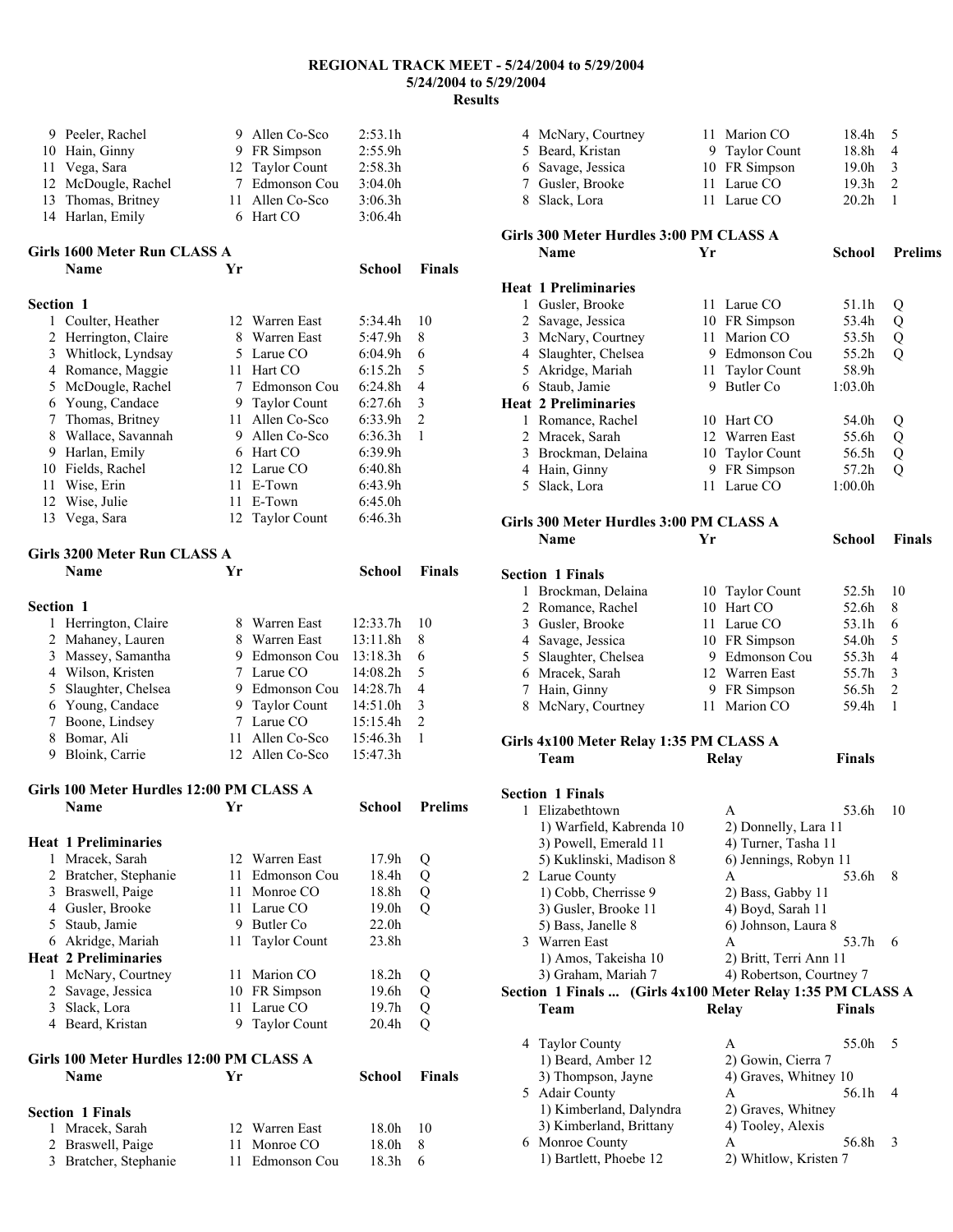| 3) Gordon, Ann Marie 8 | 4) Braswell, Paige 11  |         |   |
|------------------------|------------------------|---------|---|
| 5) York, Whitney 7     |                        |         |   |
| 7 Marion County        | А                      | 57.0h   | 2 |
| 1) Bell, Danielle 10   | 2) Edelen, Secorya 10  |         |   |
| 3) Calhoun, Shamica 10 | 4) Spragens, Laura 09  |         |   |
| 8 Franklin-Simpson     | А                      | 1:00.0h |   |
| 1) Stewart, Kanisha 11 | 2) Payne, Brittany 7   |         |   |
| 3) Praout, Peagan 9    | 4) Medley, Brittany 10 |         |   |
| 5) Holder, Brittany 7  |                        |         |   |

| Girls 4x200 Meter Relay 12:55 PM CLASS A |       |                |
|------------------------------------------|-------|----------------|
| Team                                     | Relay | <b>Prelims</b> |

### **Heat 1 Preliminaries**

| 1  | Elizabethtown               | A                        | 1:53.6h                | Q |
|----|-----------------------------|--------------------------|------------------------|---|
|    | 1) Donnelly, Lara 11        | 2) Jennings, Robyn 11    |                        |   |
|    | 3) Kuklinski, Madison 8     |                          | 4) Powell, Emerald 11  |   |
|    | 5) Turner, Tasha 11         | 6) Warfield, Kabrenda 10 |                        |   |
| 2  | Larue County                | A                        | 1:53.9h                | Q |
|    | 1) Gusler, Brooke 11        |                          | 2) Cobb, Cherrisse 9   |   |
|    | 3) Bass, Gabby 11           | 4) Boyd, Sarah 11        |                        |   |
|    | 5) Johnson, Laura 8         | 6) Bass, Janelle 8       |                        |   |
| 3  | Adair County                | A                        | 1:56.8h                | Q |
|    | 1) Kimberland, Dalyndra     |                          | 2) Graves, Whitney     |   |
|    | 3) Kimberland, Brittany     |                          | 4) Graves, Amanda      |   |
|    | 5) Tooley, Alexis           | 6) Winfrey, Ivey         |                        |   |
| 4  | <b>Marion County</b>        | А                        | 1:58.8h                | Q |
| 5. | Franklin-Simpson            | A                        | 2:08.8h                | q |
|    | 1) Payne, Brittany 7        |                          | 2) Stewart, Kanisha 11 |   |
|    | 3) Praout, Peagan 9         |                          | 4) Holder, Brittany 7  |   |
|    | 5) Medley, Brittany 10      |                          | 6) Watson, Brittany 10 |   |
| 6  | <b>Edmonson County</b>      | A                        | 2:13.7h                |   |
|    | <b>Heat 2 Preliminaries</b> |                          |                        |   |
| 1  | Warren East                 | A                        | 1:52.1h                | Q |
|    | 1) Amos, Takeisha 10        |                          | 2) Britt, Terri Ann 11 |   |
|    | 3) Cannon, Amber 12         |                          | 4) Graham, Mariah 7    |   |
|    | 5) Grinstead, Emily 8       | 6) Ray, Keshia 7         |                        |   |
| 2  | Hart County                 | A                        | 1:58.5h                | Q |
| 3  | <b>Taylor County</b>        | A                        | 1:58.6h                | Q |
|    | 1) Graves, Whitney 10       | 2) Gowin, Cierra 7       |                        |   |
|    | 3) Isaacs, Kelly 10         |                          | 4) Parker, Kailen 10   |   |
|    | 5) Thompson, Jayne          |                          | 6) Gibson, Brittany 12 |   |

### **Girls 4x200 Meter Relay 12:55 PM CLASS A**

|   | Team                     | Relay                  | Finals                  |    |
|---|--------------------------|------------------------|-------------------------|----|
|   | <b>Section 1 Finals</b>  |                        |                         |    |
|   | 1 Warren East            | A                      | 1:51.9h                 | 10 |
|   | 1) Amos, Takeisha 10     | 2) Britt, Terri Ann 11 |                         |    |
|   | 3) Cannon, Amber 12      | 4) Graham, Mariah 7    |                         |    |
|   | 5) Grinstead, Emily 8    |                        |                         |    |
|   | 2 Larue County           | A                      | 1:52.1h                 | 8  |
|   | 1) Cobb, Cherrisse 9     | 2) Bass, Gabby 11      |                         |    |
|   | 3) Gusler, Brooke 11     | 4) Boyd, Sarah 11      |                         |    |
|   | 5) Bass, Janelle 8       | 6) Johnson, Laura 8    |                         |    |
|   | 3 Elizabethtown          | A                      | 1:53.4h                 | 6  |
|   | 1) Warfield, Kabrenda 10 | 2) Donnelly, Lara 11   |                         |    |
|   | 3) Kuklinski, Madison 8  | 4) Turner, Tasha 11    |                         |    |
|   | 5) Powell, Emerald 11    |                        |                         |    |
|   | 4 Adair County           | A                      | 1:57.4h                 | 5  |
|   | 1) Kimberland, Dalyndra  |                        | 2) Kimberland, Brittany |    |
|   | 3) Graves, Whitney       | 4) Tooley, Alexis      |                         |    |
| 5 | <b>Taylor County</b>     | Α                      | 1:59.0h                 | 4  |

| 1) Thompson, Jayne     | 2) Parker, Kailen 10    |         |               |
|------------------------|-------------------------|---------|---------------|
| 3) Gowin, Cierra 7     | 4) Graves, Whitney 10   |         |               |
| 6 Hart County          | А                       | 1:59.7h | $\mathcal{R}$ |
| 1) Arms, Israel 9      | 2) Morrison, Brittany 9 |         |               |
| 3) Smith, Erica 6      | 4) Robbins, Jessica 11  |         |               |
| 7 Marion County        | А                       | 2:01.1h | $\mathcal{L}$ |
| 1) Bell, Danielle 10   | 2) Calhoun, Shamica 10  |         |               |
| 3) Devine, Brittany 10 | 4) McNary, Courtney 11  |         |               |
| 8 Franklin-Simpson     | А                       | 2:05.7h |               |
| 1) Stewart, Kanisha 11 | 2) Payne, Brittany 7    |         |               |
| 3) Holder, Brittany 7  | 4) Watson, Brittany 10  |         |               |
|                        |                         |         |               |

### **Girls 4x400 Meter Relay CLASS A Team Relay Finals**

| Section 1 |                                              |                       |                         |    |
|-----------|----------------------------------------------|-----------------------|-------------------------|----|
| 1         | Allen Co-Sco                                 | A                     | 4:59.3h                 | 2  |
|           | 1) Wallace, Savannah 9                       | 2) Bomar, Katie 7     |                         |    |
|           | 3) Oberhelman, Rhiannon 9                    | 4) Crowe, Jamie 5     |                         |    |
|           | 2 Edmonson County                            | A                     | 5:00.5h                 | 1  |
|           | 1) Bratcher, Stephanie 11                    |                       | 2) Barbee, Candace 7    |    |
|           | 3) Hammond, Amanda 8                         |                       | 4) Duvall, Savannah 7   |    |
|           | 5) Slaughter, Chelsea 9                      | 6) Meredith, Kim 11   |                         |    |
| Section 2 |                                              |                       |                         |    |
|           | 1 Warren East                                | A                     | 4:21.4h                 | 10 |
|           | 1) Coulter, Heather 12                       |                       | 2) Grinstead, Emily 8   |    |
|           | 3) Harkness, Ashley 10                       |                       | 4) Herrington, Claire 8 |    |
|           | 5) Jackson, Jessica                          |                       | 6) Mahaney, Lauren 8    |    |
|           | 2 Hart County                                | A                     | 4:32.6h                 | 8  |
|           | 1) Morrison, Brittany 9                      |                       | 2) Romance, Rachel 10   |    |
|           | 3) Jewell, Marybeth 10                       |                       | 4) Robbins, Jessica 11  |    |
|           | 5) Smith, Erica 6                            |                       | 6) Romance, Maggie 11   |    |
|           | 3 Elizabethtown                              | A                     | 4:34.0h                 | 6  |
|           | 1) Donnelly, Lara 11                         |                       | 2) Jennings, Robyn 11   |    |
|           | 3) Kuklinski, Madison 8                      | 4) Turner, Tasha 11   |                         |    |
|           | 5) Warfield, Kabrenda 10                     |                       |                         |    |
|           | Section 2  (Girls 4x400 Meter Relay CLASS A) |                       |                         |    |
|           | Team                                         | Relay                 | <b>Finals</b>           |    |
|           | 4 Franklin-Simpson                           | A                     | 4:36.4h                 | 5  |
|           | 1) Savage, Jessica 10                        | 2) Dalcourt, Tara 10  |                         |    |
|           | 3) Jones, Sara 11                            | 4) Hain, Ginny 9      |                         |    |
|           | 5) Dinwiddie, Jennifer 8                     | 6) Uhls, Ashley 6     |                         |    |
|           | 5 Taylor County                              | А                     | 4:49.0h                 | 4  |
|           | 1) Brockman, Delaina 10                      | 2) Thompson, Jayne    |                         |    |
|           | 3) Beard, Amber 12                           | 4) Perkins, Cassie 11 |                         |    |
|           | 6 Larue County                               | A                     | 4:51.9h                 | 3  |
|           | 1) Roso, Ashtian 8                           | 2) Curry, Olivia 7    |                         |    |
|           | 3) Whitlock, Lyndsay 5                       |                       | 4) Whitlock, Valerie 5  |    |
|           | 5) Johnson, Laura 8                          |                       | 6) Petersen, Hannah 9   |    |
|           | Girls 4x800 Meter Relay 11:00 am CLASS A     |                       |                         |    |
|           | Team                                         | Relay                 | <b>Finals</b>           |    |

### **Section 1**  1 Warren East A 10:29.0h 10<br>1) Harkness, Ashley 10 2) Robertson, Courtney 7 1) Harkness, Ashley 10 2) Robertson, Courtney 7<br>3) Mahaney, Lauren 8 4) Herrington, Claire 8 4) Herrington, Claire 8  $\overline{6}$ ) Grinstead, Emily 8 5) Coulter, Heather 12 6) Grinstead, Emily 8<br>Larue County A 10:57.0h 8 2 Larue County<br>
1) Roso, Ashtian 8 2) Curry, Olivia 7 1) Roso, Ashtian 8 2) Curry, Olivia 7<br>3) Whitlock, Lyndsay 5 4) Whitlock, Valerie 5 3) Whitlock, Lyndsay 5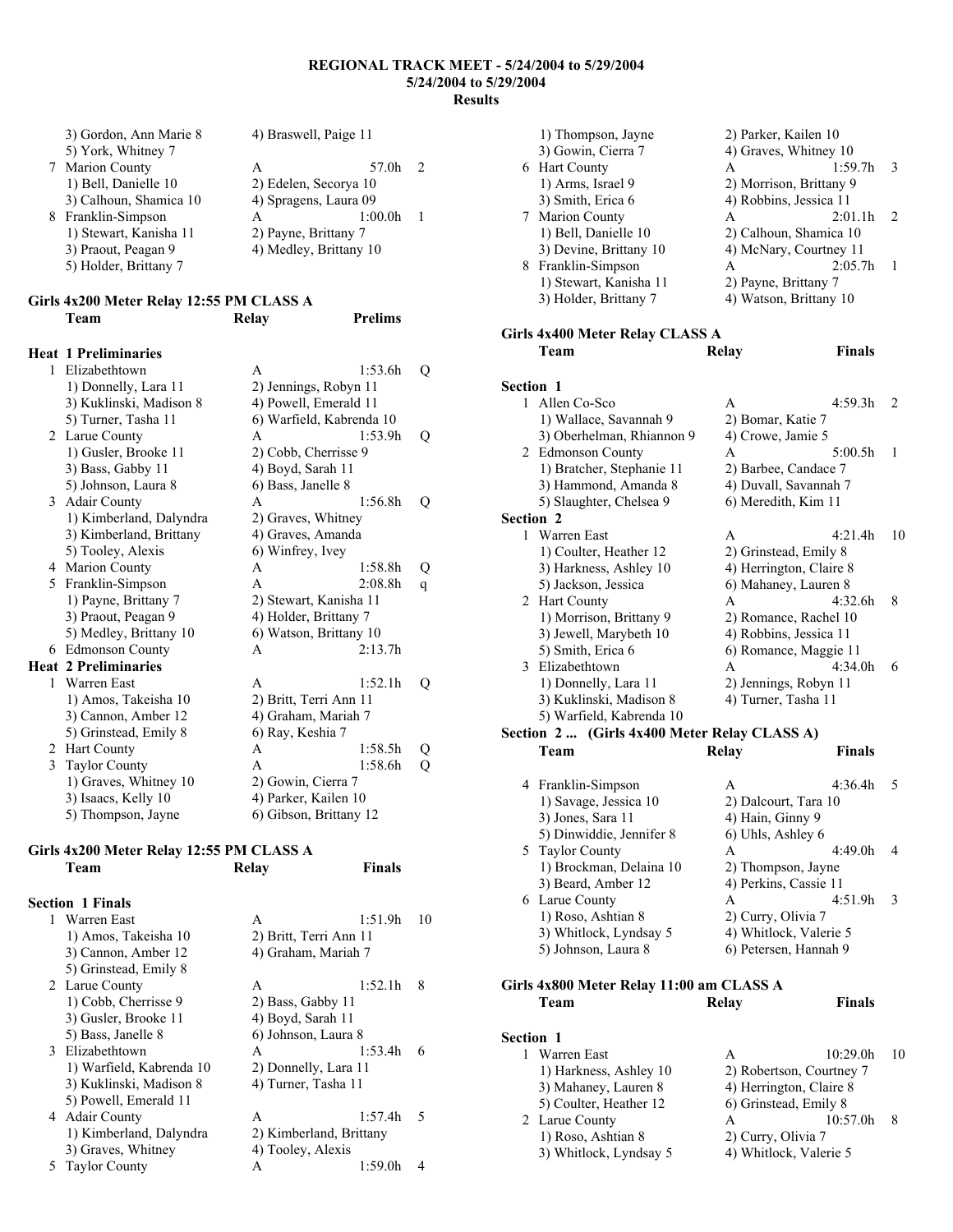|   | 5) Fields, Rachel 12                 |      | 6) Boone, Lindsey 7  |                   |                         |
|---|--------------------------------------|------|----------------------|-------------------|-------------------------|
|   | 3 Taylor County                      |      | A                    | 11:02.0h          | 6                       |
|   | 1) Young, Candace 9                  |      | 2) Vega, Sara 12     |                   |                         |
|   | 3) Brockman, Delaina 10              |      | 4) Ellis, Hannah 7   |                   |                         |
|   | 5) Isaacs, Kelly 10                  |      | 6) Parker, Kailen 10 |                   |                         |
|   | 4 Edmonson County                    |      | A                    | 11:20.0h          | 5                       |
|   | 5 Hart County                        |      | A                    | 11:56.0h          | 4                       |
|   | 6 Allen Co-Sco                       |      | A                    | 12:16.0h          | 3                       |
|   | 1) Bloink, Carrie 12                 |      | 2) Bomar, Ali 11     |                   |                         |
|   | 3) Oberhelman, Rhiannon 9            |      |                      |                   |                         |
|   |                                      |      |                      |                   |                         |
|   | Boys 100 Meter Dash 12:40 PM CLASS A |      |                      |                   |                         |
|   | Name                                 | Yr   |                      | School            | <b>Prelims</b>          |
|   |                                      |      |                      |                   |                         |
|   | <b>Heat 1 Preliminaries</b>          |      |                      |                   |                         |
| 1 | Hodgens, Brandon                     |      | 12 E-Town            | 11.4h             | Q                       |
|   | 2 Savage, Jacquese                   |      | 10 FR Simpson        | 12.0 <sub>h</sub> | Q                       |
|   | 3 McFatten, Kilo                     |      | 8 Warren East        | 12.1h             | q                       |
|   | 4 Williams, Cody                     | 11   | Allen Co-Sco         | 12.9h             |                         |
|   | 5 Decker, Jacob                      |      | 8 Edmonson Cou       | 13.4h             |                         |
|   | <b>Heat 2 Preliminaries</b>          |      |                      |                   |                         |
|   | 1 Fowler, Casey                      |      | 12 Butler Co         | 11.5h             | Q                       |
|   | 2 French, Jesse                      |      | 10 E-Town            | 11.7h             | Q                       |
|   | 3 Dixon, David                       |      | 12 Hart CO           | 11.9h             | q                       |
|   | 4 Baldwin, Randall                   | 11 - | <b>Taylor Count</b>  | 12.9h             |                         |
|   | 5 Miller, Walter                     | 9    | <b>Edmonson Cou</b>  | 13.3h             |                         |
|   | <b>Heat 3 Preliminaries</b>          |      |                      |                   |                         |
|   | 1 Graham, Zanman                     |      | 12 Hart CO           | 11.1h             | Q                       |
|   | 2 Davidson, Patrick                  | 11   | FR Simpson           | 11.6h             | Q                       |
|   | 3 Grant, Stefan                      |      | 10 Warren East       | 12.1h             |                         |
|   | 4 Deweese, AJ                        | 11   | <b>Butler</b> Co     | 12.6h             |                         |
|   | 5 Williams, Carl                     | 10   | <b>Taylor Count</b>  | 13.6h             |                         |
|   | 6 Bates, Andrew                      |      | Adair Co             | 16.6h             |                         |
|   |                                      |      |                      |                   |                         |
|   | Boys 100 Meter Dash 12:40 PM CLASS A |      |                      |                   |                         |
|   | Name                                 | Yr   |                      | School            | <b>Finals</b>           |
|   |                                      |      |                      |                   |                         |
|   | <b>Section 1 Finals</b>              |      |                      |                   |                         |
| 1 | Hodgens, Brandon                     |      | 12 E-Town            | 11.2h             | 10                      |
|   | 2 Graham, Zanman                     |      | 12 Hart CO           | 11.3h             | 8                       |
|   | 3 Fowler, Casey                      |      | 12 Butler Co         | 11.4h             | 6                       |
|   | 4 French, Jesse                      |      | 10 E-Town            | 11.6h             | 5                       |
| 5 | Davidson, Patrick                    | 11   | FR Simpson           | 11.9h             | 4                       |
|   | 6 Dixon, David                       |      | 12 Hart CO           | 11.9h             | $\overline{\mathbf{3}}$ |
| 7 | McFatten, Kilo                       | 8    | Warren East          | 12.0h             | $\overline{2}$          |
| 8 | Savage, Jacquese                     | 10   | FR Simpson           | 12.0h             | 1                       |

| Boys 200 Meter Dash 3:45 PM CLASS A |                             |    |                 |                   |                |  |  |
|-------------------------------------|-----------------------------|----|-----------------|-------------------|----------------|--|--|
|                                     | Name                        | Yr |                 | School            | <b>Prelims</b> |  |  |
|                                     | <b>Heat 1 Preliminaries</b> |    |                 |                   |                |  |  |
| 1                                   | Hodgens, Brandon            |    | 12 E-Town       | 22.8h             | Q              |  |  |
|                                     | 2 Fowler, Casey             |    | 12 Butler Co    | 25.8h             | Q              |  |  |
|                                     | 3 Kendall, Taylor           |    | 12 Taylor Count | 26.1 <sub>h</sub> |                |  |  |
| 4                                   | Miller, Walter              | 9  | Edmonson Cou    | 26.5 <sub>h</sub> |                |  |  |
|                                     | 5 Vaughn, Cedric            | 6  | Hart CO         | 29.2 <sub>h</sub> |                |  |  |
|                                     | <b>Heat 2 Preliminaries</b> |    |                 |                   |                |  |  |
| 1                                   | Allen, BJ                   | 10 | E-Town          | 23.0h             | Q              |  |  |
| 2                                   | Cecil, Christopher          | 11 | Marion CO       | 24.0h             | Q              |  |  |
| 3                                   | Dalcourt, Glen              | 9  | FR Simpson      | 24.1 <sub>h</sub> | q              |  |  |
| 4                                   | Deweese, AJ                 | 11 | Butler Co.      | 25.9 <sub>h</sub> |                |  |  |
| 5                                   | Decker, Jacob               | 8  | Edmonson Cou    | 28.2 <sub>h</sub> |                |  |  |
|                                     |                             |    |                 |                   |                |  |  |

|                | <b>Heat 3 Preliminaries</b>               |      |                                    |                   |                     |
|----------------|-------------------------------------------|------|------------------------------------|-------------------|---------------------|
|                | 1 Graham, Zanman                          |      | 12 Hart CO                         | 22.4h             | Q                   |
|                | 2 McFatten, Kilo                          |      | 8 Warren East                      | 23.6h             | Q                   |
|                | 3 West, Adam                              | 11   | <b>Taylor Count</b>                | 24.5h             | q                   |
|                |                                           |      |                                    |                   |                     |
|                | Boys 200 Meter Dash 3:45 PM CLASS A       |      |                                    |                   |                     |
|                | <b>Name</b>                               | Yr   |                                    | School            | <b>Finals</b>       |
|                | <b>Section 1 Finals</b>                   |      |                                    |                   |                     |
|                | 1 Graham, Zanman                          |      | 12 Hart CO                         | 22.5 <sub>h</sub> | 10                  |
|                | 2 Allen, BJ                               |      | 10 E-Town                          | 23.1 <sub>h</sub> | 8                   |
|                | 3 Hodgens, Brandon                        |      | 12 E-Town                          | 23.6h             | 6                   |
|                | 4 McFatten, Kilo                          |      | 8 Warren East                      | 23.6 <sub>h</sub> | 5                   |
|                | 5 Dalcourt, Glen                          |      | 9 FR Simpson                       | 24.1h             | 4                   |
|                |                                           |      | 11 Marion CO                       |                   | 3                   |
|                | 6 Cecil, Christopher                      |      |                                    | 24.7h             |                     |
|                | 7 West, Adam                              | 11   | <b>Taylor Count</b>                | 25.1h             | $\overline{c}$      |
|                | 8 Fowler, Casey                           | 12   | Butler Co.                         | 25.8h             | 1                   |
|                | Boys 400 Meter Dash 2:35 PM CLASS A       |      |                                    |                   |                     |
|                | <b>Name</b>                               | Yr   |                                    | School            | <b>Prelims</b>      |
|                |                                           |      |                                    |                   |                     |
|                | <b>Heat 1 Preliminaries</b>               |      |                                    |                   |                     |
|                | 1 Fowler, Casey                           |      | 12 Butler Co                       | 56.2h             | Q                   |
|                | 2 Webb, Todd                              |      | 12 Edmonson Cou                    | 57.2h             | Q                   |
|                | 3 Womack, Jarod                           |      | 11 FR Simpson                      | 57.7h             | q                   |
|                | 4 Kearney, Jordan                         |      | 10 Taylor Count                    | 1:04.0h           |                     |
|                | <b>Heat 2 Preliminaries</b>               |      |                                    |                   |                     |
|                | 1 Browning, Brandon                       |      | 10 Edmonson Cou                    | 56.8h             | Q                   |
|                | 2 Bullington, Tony                        |      | 9 Allen Co-Sco                     | 57.2h             | Q                   |
|                | 3 Beals, Kolby                            |      | 9 Warren East                      | 57.6h             | q                   |
|                | Heat 2 Preliminaries                      |      | (Boys 400 Meter Dash 2:35 PM CLASS |                   |                     |
|                |                                           |      |                                    |                   |                     |
|                | Name                                      | Yr   |                                    | School            | <b>Prelims</b>      |
|                |                                           |      |                                    |                   |                     |
|                | 4 Deweese, Matt                           |      | 12 Butler Co                       | 59.5h             |                     |
|                | 5 Brown, Joey                             |      | 7 Larue CO                         | 1:06.9h           |                     |
|                | <b>Heat 3 Preliminaries</b>               |      |                                    |                   |                     |
|                | 1 Cecil, Christopher                      |      | 11 Marion CO                       | 58.0h             |                     |
|                | 2 Baldwin, Randall                        |      |                                    | 58.6h             | Q<br>$\overline{Q}$ |
|                | 3 Johnston, Jake                          |      | 11 Taylor Count                    | 1:01.2h           |                     |
|                | 4 Wilson, Jonny                           | 9    | 12 FR Simpson<br>Larue CO          | 1:09.1h           |                     |
|                |                                           |      |                                    |                   |                     |
|                | Boys 400 Meter Dash 2:35 PM CLASS A       |      |                                    |                   |                     |
|                | Name                                      | Yr   |                                    | School            | <b>Finals</b>       |
|                |                                           |      |                                    |                   |                     |
|                | <b>Section 1 Finals</b>                   |      |                                    |                   |                     |
| 1              | Fowler, Casey                             |      | 12 Butler Co                       | 52.0h             | 10                  |
|                | 2 Webb, Todd                              |      | 12 Edmonson Cou                    | 52.5h             | 8                   |
| $\mathfrak{Z}$ | Cecil, Christopher                        |      | 11 Marion CO                       | 53.8h             | 6                   |
|                | 4 Browning, Brandon                       |      | 10 Edmonson Cou                    | 56.5h             | 5                   |
|                | 5 Bullington, Tony                        |      | 9 Allen Co-Sco                     | 56.9h             | 4                   |
|                | 6 Womack, Jarod                           | 11 - | FR Simpson                         | 58.4h             | 3                   |
|                | 7 Baldwin, Randall                        | 11   | <b>Taylor Count</b>                | 59.7h             | 2                   |
|                |                                           |      |                                    |                   |                     |
|                | <b>Boys 800 Meter Run CLASS A</b><br>Name | Yr   |                                    | <b>School</b>     | Finals              |
|                |                                           |      |                                    |                   |                     |
| Section 1      |                                           |      |                                    |                   |                     |
|                | 1 Larason, Bryan                          | 12   | <b>Taylor Count</b>                | 2:01.8h           | 10                  |
|                | 2 Hammond, James                          | 11   | Edmonson Cou                       | 2:02.0h           | 8                   |
|                | 3 Finn, Jay                               |      | 12 FR Simpson                      | 2:05.4h           | 6                   |
|                | 4 Nickerson, James<br>5 Glass, Blane      | 10   | Warren East                        | 2:09.1h           | 5                   |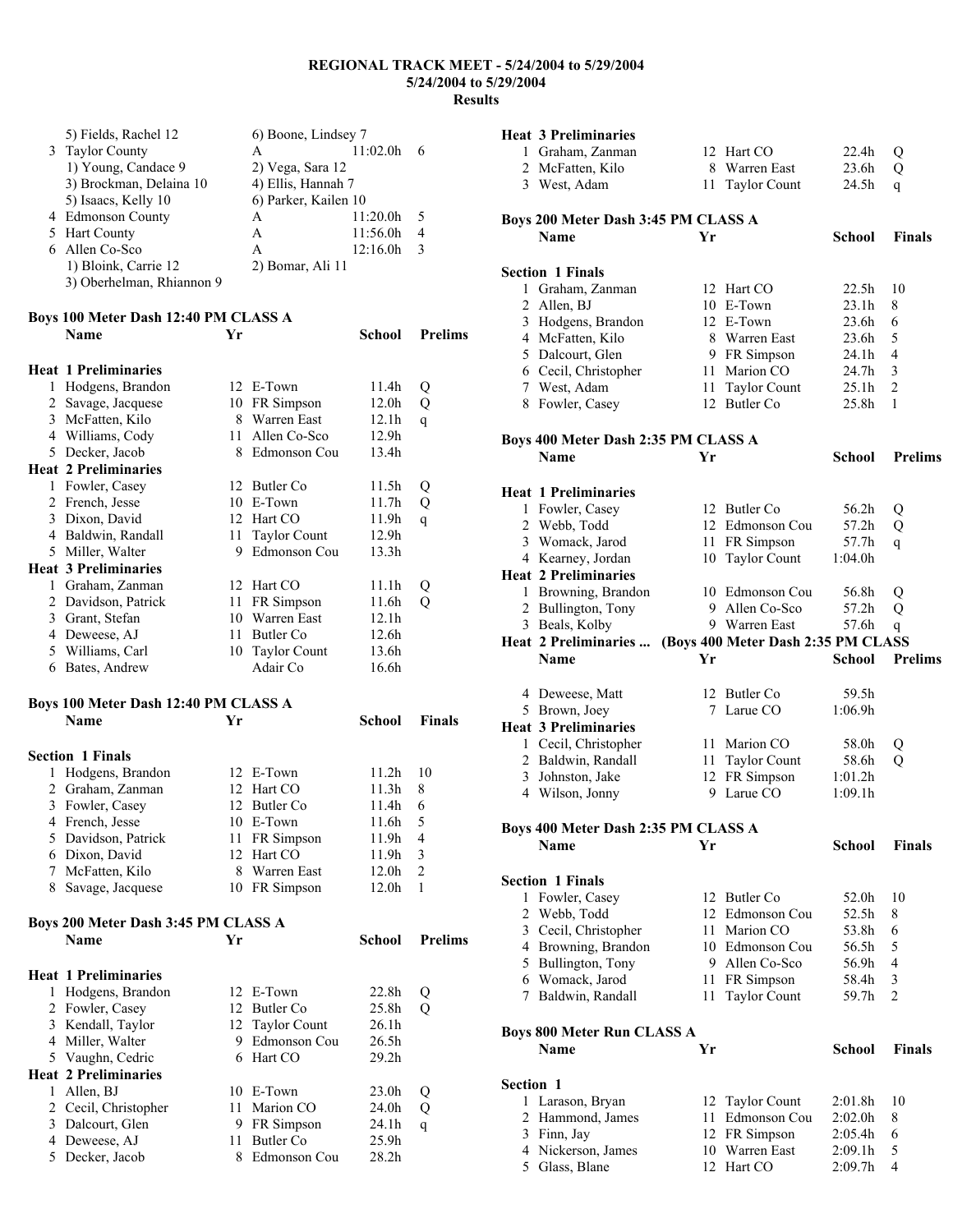|                  | 6 Knapp, Greg                                     | 11 | Edmonson Cou        | 2:10.0h             | 3              |
|------------------|---------------------------------------------------|----|---------------------|---------------------|----------------|
|                  | 7 Witt, Robbie                                    | 11 | E-Town              | 2:11.0h             | 2              |
|                  | 8 Stubblefield, Brent                             |    | 12 Warren East      | 2:11.5h             | 1              |
|                  | 9 Givens, Cody                                    |    | 12 Butler Co        | 2:14.8h             |                |
|                  | 10 Wilds, Shane                                   | 11 | <b>Taylor Count</b> | 2:18.7h             |                |
| 11               | Jones, Cory                                       |    | 8 FR Simpson        | 2:20.7h             |                |
|                  | 12 Hilmes, Ryan                                   | 11 | E-Town              | 2:27.2h             |                |
|                  | 13 Roberts, Chris                                 | 11 | Butler Co           | 2:27.8h             |                |
|                  | 14 Irey, Tristan                                  | 11 | Allen Co-Sco        | 2:28.0h             |                |
|                  | 15 Bloink, Andrew                                 |    | 10 Allen Co-Sco     | 2:39.4h             |                |
|                  |                                                   |    |                     |                     |                |
|                  | <b>Boys 1600 Meter Run CLASS A</b>                |    |                     |                     |                |
|                  | <b>Name</b>                                       | Yr |                     | <b>School</b>       | <b>Finals</b>  |
|                  |                                                   |    |                     |                     |                |
| Section 1        |                                                   |    |                     |                     |                |
|                  | 1 Keown, Travis                                   |    | 12 Warren East      | 4:32.7h             | 10             |
|                  | 2 Hammond, James                                  | 11 | Edmonson Cou        | 4:53.5h             | 8              |
|                  | 3 Larason, Bryan                                  |    | 12 Taylor Count     | 5:03.0h             | 6              |
|                  | 4 Smothers, Dale                                  | 10 | Marion CO           | 5:04.6 <sub>h</sub> | 5              |
|                  | 5 Clark, Xavier                                   |    | 10 Butler Co        | 5:08.8h             | 4              |
|                  | 6 Wilds, Shane                                    | 11 | <b>Taylor Count</b> | 5:09.6h             | 3              |
|                  | 7 Shuffett, Zach                                  |    | 9 Warren East       | 5:17.0h             | $\overline{c}$ |
|                  | 8 Martin, Matt                                    | 8  | FR Simpson          | 5:39.9h             | 1              |
|                  | 9 Bechtold, Carl                                  | 11 | Allen Co-Sco        | 5:40.5h             |                |
|                  | 10 Ruth, Tim                                      | 10 | Larue CO            | 5:41.4h             |                |
|                  | 11 Swanson, Paul                                  |    | 8 FR Simpson        | 5:47.7h             |                |
|                  | 12 Roberts, Chris                                 | 11 | Butler Co           | 5:49.0h             |                |
|                  | 13 Bloink, Andrew                                 | 10 | Allen Co-Sco        | 5:58.3h             |                |
|                  | 14 Anderson, Sean                                 | 12 | E-Town              | 6:00.9h             |                |
|                  | 15 Warnshuis, Steven                              | 10 | Larue CO            | 6:17.0h             |                |
|                  | 16 Whitaker, Cody                                 | 5. | Hart CO             | 6:20.4h             |                |
|                  |                                                   |    |                     |                     |                |
|                  |                                                   |    |                     |                     |                |
|                  |                                                   |    |                     |                     |                |
|                  | <b>Boys 3200 Meter Run CLASS A</b>                |    |                     |                     |                |
|                  | <b>Name</b>                                       | Yr |                     | <b>School</b>       | <b>Finals</b>  |
| <b>Section 1</b> |                                                   |    |                     |                     |                |
|                  | 1 Keown, Travis                                   |    | 12 Warren East      | 10:14.9h            | 10             |
|                  | 2 Harkness, Seth                                  |    | 10 Warren East      | 10:50.2h            | 8              |
|                  | 3 Garrett, Brian                                  |    | 12 Hart CO          | 11:03.4h            | 6              |
|                  | 4 Smothers, Dale                                  |    | 10 Marion CO        | 11:28.1h            | 5              |
|                  | 5 Clark, Xavier                                   |    | 10 Butler Co        | 11:33.8h            | 4              |
|                  | 6 Basham, Andrew                                  |    | 8 Edmonson Cou      | 11:39.5h            | 3              |
|                  | 7 McGuffey, Drew                                  |    | 10 Edmonson Cou     | 11:45.3h            | 2              |
|                  | 8 Kearney, Jordan                                 | 10 | <b>Taylor Count</b> | 11:52.4h            | 1              |
|                  | 9 Clark, Andrew                                   | 9. | <b>Taylor Count</b> | 11:53.1h            |                |
|                  | 10 Miller, Lance                                  | 8  | FR Simpson          | 11:55.4h            |                |
|                  | 11 Coates, Robert                                 | 9  | FR Simpson          | 12:25.9h            |                |
|                  | 12 Todd, Charlie                                  | 10 | E-Town              | 12:48.9h            |                |
|                  | 13 Bechtold, Carl                                 | 11 | Allen Co-Sco        | 12:59.8h            |                |
|                  | 14 Stevens, Pat                                   |    | 9 Hart CO           | 13:23.1h            |                |
|                  | 15 Ruth, Tim                                      |    | 10 Larue CO         | 13:29.2h            |                |
|                  |                                                   |    |                     |                     |                |
|                  | <b>Boys 110 Meter Hurdles 12:10 CLASS A</b>       |    |                     |                     |                |
|                  | <b>Name</b>                                       | Yr |                     | School              | <b>Prelims</b> |
|                  |                                                   |    |                     |                     |                |
|                  | <b>Heat 1 Preliminaries</b>                       |    |                     |                     |                |
|                  | 1 Ewing, Shea                                     |    | 12 Hart CO          | 15.66               | Q              |
|                  | 2 Williams, Richard                               |    | 12 E-Town           | 15.80               | Q              |
|                  | 3 Payne, Jereece                                  | 8  | FR Simpson          | 18.47               | Q              |
|                  | 4 Durbin, Maverick<br><b>Heat 2 Preliminaries</b> | 11 | Edmonson Cou        | 18.84               | Q              |

Carver, DeMichael 12 FR Simpson 14.90 Q

|                | 2 Justis, Dakota                                           |    | 12 Butler Co                        | 17.20             | Q              |
|----------------|------------------------------------------------------------|----|-------------------------------------|-------------------|----------------|
| 3              | Browning, Brandon                                          |    | 10 Edmonson Cou                     | 18.28             | Q              |
|                | 4 Harris, Wayne                                            |    | 9 Taylor Count                      | 18.77             | Q              |
|                |                                                            |    |                                     |                   |                |
|                | <b>Boys 110 Meter Hurdles 12:10 CLASS A</b><br><b>Name</b> | Yr |                                     | <b>School</b>     | <b>Finals</b>  |
|                |                                                            |    |                                     |                   |                |
|                | <b>Section 1 Finals</b>                                    |    |                                     |                   |                |
|                | 1 Carver, DeMichael                                        |    | 12 FR Simpson                       | 15.4h             | 10             |
|                | 2 Ewing, Shea                                              |    | 12 Hart CO                          | J16.1h            | 6              |
| $\overline{2}$ | Williams, Richard                                          |    | 12 E-Town                           | 16.1h             | 8              |
| 4              | Justis, Dakota                                             |    | 12 Butler Co                        | 17.3 <sub>h</sub> | 5              |
|                | 5 Browning, Brandon                                        |    | 10 Edmonson Cou                     | 18.2h             | 4              |
|                | 6 Durbin, Maverick                                         |    | 11 Edmonson Cou                     | 18.9h             | 3              |
|                | 7 Payne, Jereece                                           |    | 8 FR Simpson                        | 19.0h             | $\overline{2}$ |
|                | 8 Harris, Wayne                                            |    | 9 Taylor Count                      | 19.1h             | 1              |
|                | Boys 300 Meter Hurdles 3:15 PM CLASS A                     |    |                                     |                   |                |
|                | Name                                                       | Yr |                                     | <b>School</b>     | <b>Prelims</b> |
|                |                                                            |    |                                     |                   |                |
|                | <b>Heat 1 Preliminaries</b>                                |    | 12 Hart CO                          |                   |                |
| $\overline{2}$ | 1 Ewing, Shea<br>Justis, Dakota                            |    | 12 Butler Co                        | 41.8h<br>43.0h    | Q<br>Q         |
| 3              | riggs, Eli                                                 |    | 11 Larue CO                         | 44.0h             |                |
|                | 4 Durbin, Maverick                                         |    | 11 Edmonson Cou                     | 45.9h             | q<br>q         |
|                | 5 Payne, Jereece                                           |    | 8 FR Simpson                        | 49.3h             |                |
|                | Heat 2 Preliminaries                                       |    | (Boys 300 Meter Hurdles 3:15 PM CLA |                   |                |
|                | Name                                                       | Yr |                                     | School            | <b>Prelims</b> |
|                |                                                            |    |                                     |                   |                |
|                | <b>Heat 2 Preliminaries</b>                                |    |                                     |                   |                |
|                | 1 Carver, DeMichael                                        |    | 12 FR Simpson                       | 42.9h             | Q              |
|                | 2 Williams, Richard                                        |    | 12 E-Town                           | 46.0h             | Q              |
| 3              | HenryHand, Rantonio                                        |    | E-Town                              | 46.6h             | $\mathbf q$    |
|                | 4 Herald, Kyle                                             |    | 12 Warren East                      | 47.2h             | q              |
|                | 5 Harris, Wayne                                            |    | 9 Taylor Count                      | 49.0h             |                |
|                | Boys 300 Meter Hurdles 3:15 PM CLASS A                     |    |                                     |                   |                |
|                | <b>Name</b>                                                | Yr |                                     | <b>School</b>     | <b>Finals</b>  |
|                |                                                            |    |                                     |                   |                |
|                | <b>Section 1 Finals</b>                                    |    | 12 FR Simpson                       |                   |                |
| 2              | 1 Carver, DeMichael<br>Ewing, Shea                         |    |                                     | 39.4h<br>41.5h    | 10<br>8        |
| 3              | Justis, Dakota                                             | 12 | 12 Hart CO<br>Butler Co             | 41.8h             | 6              |
| 4              | riggs, Eli                                                 | 11 | Larue CO                            | 44.0h             | 5              |
| 5              | HenryHand, Rantonio                                        |    | E-Town                              | 45.6h             | 4              |
|                | 6 Durbin, Maverick                                         |    | 11 Edmonson Cou                     | 46.6h             | 3              |
| 7              | Herald, Kyle                                               |    | 12 Warren East                      | 47.3h             | $\overline{2}$ |
| 8              | Williams, Richard                                          |    | 12 E-Town                           | 47.4h             | 1              |
|                |                                                            |    |                                     |                   |                |
|                | Boys 4x100 Meter Relay 1:55 PM CLASS A<br>Team             |    |                                     | <b>Finals</b>     |                |
|                |                                                            |    | Relay                               |                   |                |
|                | <b>Section 1 Finals</b>                                    |    |                                     |                   |                |
|                | 1 Elizabethtown                                            |    | A                                   | 44.7h             | 10             |
|                | 1) Allen, BJ 10                                            |    | 2) French, AJ 11                    |                   |                |
|                | 3) French, Jesse 10                                        |    | 4) Hodgens, Brandon 12              |                   |                |
|                | 5) Turner, Jerry 12                                        |    |                                     |                   |                |
|                | 2 Hart County                                              |    | A                                   | 45.4h             | 8              |
|                | 1) Graham, Zanman 12                                       |    | 2) Ewing, Shea 12                   |                   |                |
|                | 3) Dixon, David 12                                         |    | 4) Rogers, Gilbert 12               |                   |                |
|                | 3 Franklin-Simpson                                         |    | Α                                   | 45.7h             | 6              |

1) Savage, Jacquese 10 2) Hogan, Cailyn 11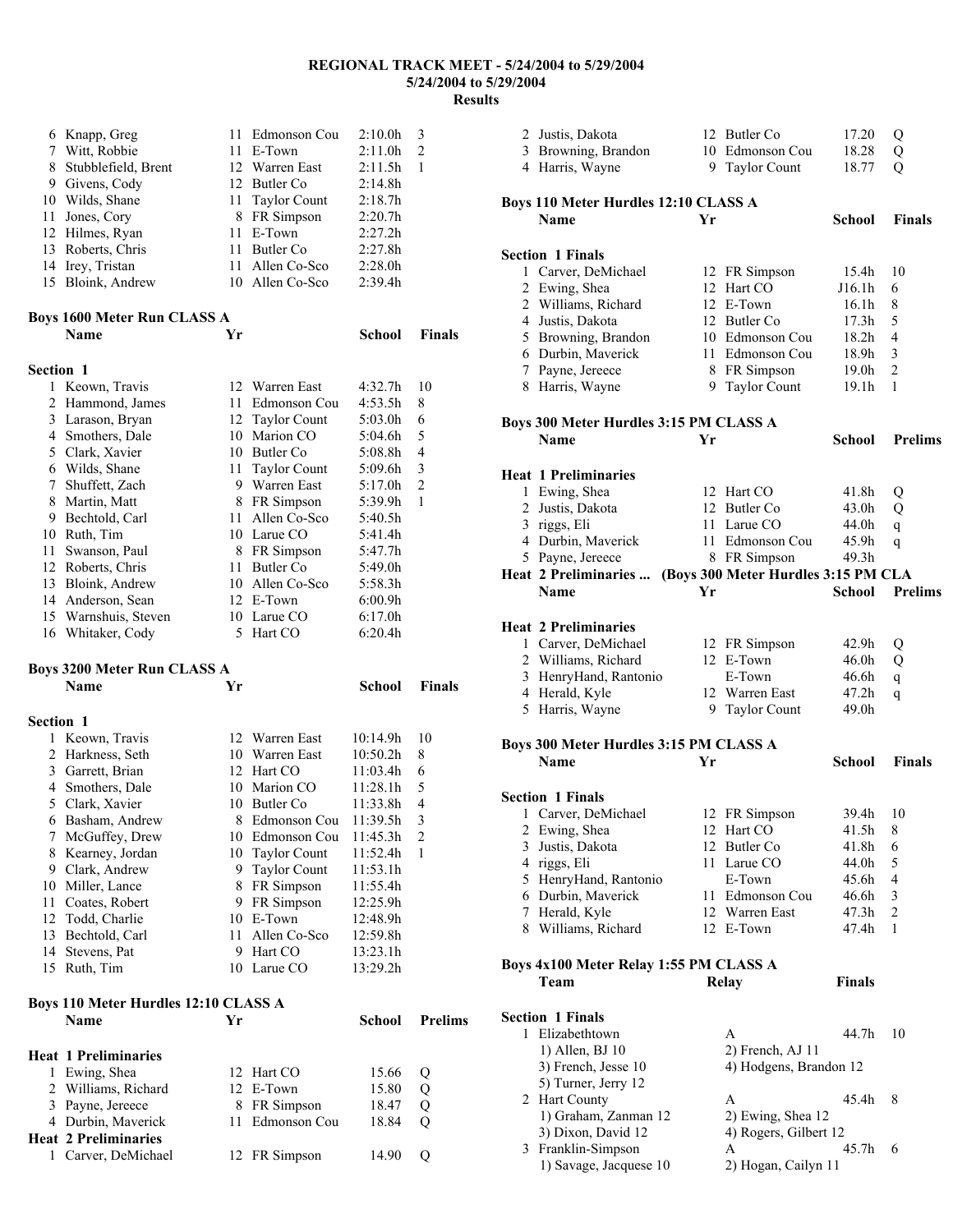**Finals** 

| 3) Dalcourt, Glen 9   | 4) Davidson, Patrick 11 |       |               |
|-----------------------|-------------------------|-------|---------------|
| 5) Payne, Jereece 8   | 6) Crafton, Rowland     |       |               |
| 4 Butler County       | A                       | 49.7h | 5             |
| 1) Jackson, Jamie 12  | 2) Justis, Dakota 12    |       |               |
| 3) Deweese, AJ 11     | 4) Neighbors, CJ 11     |       |               |
| 5) Givens, Cody 12    | 6) Miller, Jessie 11    |       |               |
| 5 Taylor County       | A                       | 50.5h |               |
| 1) Kendall, Taylor 12 | 2) Williams, Carl 10    |       |               |
| 3) O'Banion, Shane 11 | 4) West, Adam 11        |       |               |
| 6 Edmonson County     | А                       | 54.8h | $\mathcal{R}$ |
| 1) Decker, Jacob 8    | 2) Barbour, Dustin 8    |       |               |
| 3) Lindsey, Morgan 8  | 4) Webb, Justin 9       |       |               |
| 5) Miller, Walter 9   |                         |       |               |

# **Boys 4x200 Meter Relay 1:15 PM CLASS A**

|              | <b>Section 1 Finals</b> |                         |    |
|--------------|-------------------------|-------------------------|----|
| $\mathbf{1}$ | Elizabethtown           | 1:32.7h<br>A            | 10 |
|              | 1) Allen, BJ 10         | 2) French, Jesse 10     |    |
|              | 3) Hodgens, Brandon 12  | 4) Turner, Jerry 12     |    |
|              | 5) Williams, Richard 12 |                         |    |
|              | 2 Hart County           | 1:34.3h<br>$\mathsf{A}$ | 8  |
|              | 1) Graham, Zanman 12    | 2) Ewing, Shea 12       |    |
|              | 3) Dixon, David 12      | 4) Rogers, Gilbert 12   |    |
| 3            | Franklin-Simpson        | A<br>1:34.8h            | 6  |
|              | 1) Davidson, Patrick 11 | 2) Hogan, Cailyn 11     |    |
|              | 3) Dalcourt, Glen 9     | 4) Carver, DeMichael 12 |    |
|              | 5) Savage, Jacquese 10  | 6) Young, Katario 9     |    |
|              | 4 Warren East           | 1:44.8h<br>A            | 5  |
|              | 1) Beals, Kolby 9       | 2) Grant, Stefan 10     |    |
|              | 3) McFatten, Kilo 8     |                         |    |
|              | 5 Taylor County         | 1:46.2h<br>$\mathsf{A}$ | 4  |
|              | 1) West, Adam 11        | 2) Evans, Samuel 11     |    |
|              | 3) Ralls, Nathan 12     | 4) O'Banion, Shane 11   |    |
|              | 5) Williams, Carl 10    |                         |    |
| 6            | <b>Butler County</b>    | 1:47.8h<br>A            | 3  |
|              | 1) Deweese, AJ 11       | 2) Neighbors, CJ 11     |    |
|              | 3) Waller, Brandon 10   | 4) Im, Han-Bim 9        |    |
| 7            | <b>Edmonson County</b>  | 1:51.5h<br>$\mathsf{A}$ | 2  |
|              | 1) Decker, Jacob 8      | 2) Barbour, Dustin 8    |    |
|              | 3) Lindsey, Morgan 8    | 4) Miller, Walter 9     |    |
|              | 5) Webb, Justin 9       |                         |    |

### **Boys 4x400 Meter Relay 4:15 PM CLASS A Team Relay Finals**

| <b>Section 1 Finals</b>   |                                            |                         |                |
|---------------------------|--------------------------------------------|-------------------------|----------------|
| 1 Taylor County           | A                                          | 3:47.7h                 | $\mathfrak{D}$ |
| 1) Baldwin, Randall 11    |                                            | 2) Harris, Wayne 9      |                |
|                           | 3) Wilds, Shane 11<br>4) Larason, Bryan 12 |                         |                |
| 5) Kendall, Taylor 12     |                                            |                         |                |
| 2 Larue County            | A                                          | 4:34.9h                 |                |
| $1)$ riggs, Eli $11$      |                                            | 2) Warnshuis, Steven 10 |                |
| 3) Parr, Damon 9          |                                            | 4) Wilson, Jonny 9      |                |
| 5) Brown, Joey 7          |                                            |                         |                |
| <b>Section 2 Finals</b>   |                                            |                         |                |
| <b>Butler County</b><br>1 | A                                          | 3:42.9h                 | 10             |
| 1) Fowler, Casey 12       |                                            | 2) Justis, Dakota 12    |                |
| 3) Deweese, Matt 12       |                                            | 4) Garner, Cody 11      |                |
| 5) Givens, Cody 12        |                                            | 6) Henderson, Robert 12 |                |
| 2 Edmonson County         | A                                          | 3:44.4h                 | 8              |
| 1) Webb, Todd 12          |                                            | 2) Hammond, James 11    |                |

|                  | 3) Durbin, Maverick 11                                                           | 4) Knapp, Greg 11    |                                   |    |
|------------------|----------------------------------------------------------------------------------|----------------------|-----------------------------------|----|
|                  | 5) Browning, Brandon 10                                                          | 6) Barbour, Dustin 8 |                                   |    |
|                  | 3 Hart County                                                                    | A                    | 3:45.3h                           | 6  |
|                  | 1) Glass, Blane 12                                                               | 2) Hoffman, Phil 11  |                                   |    |
|                  | 3) Hoffman, Frank 9                                                              |                      | 4) Rogers, Gilbert 12             |    |
| 4                | Elizabethtown                                                                    | A                    | 3:46.6h                           | 4  |
|                  | 1) Allen, BJ 10                                                                  | 2) Turner, Jerry 12  |                                   |    |
|                  | 3) Williams, Richard 12                                                          | 4) Witt, Robbie 11   |                                   |    |
|                  | 5 Franklin-Simpson                                                               | A                    | 3:56.8h                           | 1  |
|                  | 1) Finn, Jay 12                                                                  |                      | 2) Womack, Jarod 11               |    |
|                  | 3) Spencer, Trey 9                                                               | 4) Dalcourt, Glen 9  |                                   |    |
|                  | 5) Johnston, Jake 12                                                             |                      |                                   |    |
|                  | --- Marion County                                                                | A                    | DQ                                |    |
|                  | 1) Cecil, Christopher 11                                                         |                      | 2) Clark, Anthony 11              |    |
|                  | 3) Bell, Kevin 10                                                                |                      | 4) Cooley, Jonathan 10            |    |
|                  | 5) Smothers, Dale 10                                                             |                      |                                   |    |
|                  | 6) O'Hare, Ryan 09<br>Section 2 Finals  (Boys 4x400 Meter Relay 4:15 PM CLASS A) |                      |                                   |    |
|                  | Team                                                                             | <b>Relay</b>         | Finals                            |    |
|                  |                                                                                  |                      |                                   |    |
| ---              | Warren East                                                                      | A                    | DO                                |    |
|                  |                                                                                  |                      |                                   |    |
|                  | Boys 4x800 Meter Relay 11:30 AM CLASS A                                          |                      |                                   |    |
|                  | Team                                                                             | Relay                | <b>Finals</b>                     |    |
|                  |                                                                                  |                      |                                   |    |
| <b>Section 1</b> |                                                                                  |                      |                                   |    |
| 1                | <b>Edmonson County</b>                                                           | A                    | 8:30.2h                           | 10 |
|                  | 1) Webb, Todd 12                                                                 |                      | 2) Hammond, James 11              |    |
|                  | 3) Durbin, Maverick 11                                                           | 4) Knapp, Greg 11    |                                   |    |
|                  | 5) McGuffey, Drew 10                                                             |                      | 6) Basham, Andrew 8               |    |
| 2                | Warren East                                                                      | A                    | 8:35.1h                           | 8  |
|                  |                                                                                  |                      |                                   |    |
|                  | 1) Beals, Kolby 9                                                                |                      | 2) Harkness, Seth 10              |    |
|                  | 3) Keown, Travis 12                                                              | 4) Herald, Kyle 12   |                                   |    |
|                  | 5) Stubblefield, Brent 12                                                        |                      | 6) Nickerson, James 10<br>8:55.0h |    |
|                  | 3 Hart County                                                                    | A                    |                                   | 6  |
|                  | 1) Garrett, Brian 12                                                             | 2) Glass, Blane 12   |                                   |    |
|                  | 3) Hoffman, Frank 9                                                              | 4) Stevens, Pat 9    |                                   |    |
|                  | 4 Franklin-Simpson                                                               | A                    | 9:12.7h                           | 4  |
|                  | 1) Crafton, Rowland                                                              | 2) Finn, Jay 12      |                                   |    |
|                  | 3) Johnston, Jake 12                                                             |                      | 4) Womack, Jarod 11               |    |
|                  | 5) Miller, Lance 8                                                               | 6) Martin, Matt 8    |                                   |    |
| 5                | <b>Taylor County</b>                                                             | A                    | 9:14.0h                           | 2  |
| 6                | <b>Butler County</b>                                                             | A                    | 9:15.4h                           | 1  |
|                  | 1) Garner, Cody 11                                                               | 2) Givens, Cody 12   |                                   |    |
|                  | 3) Roberts, Chris 11                                                             | 4) Justis, Dakota 12 |                                   |    |
|                  | 7 Elizabethtown                                                                  | A                    | 9:15.8h                           |    |
|                  | 1) Anderson, Sean 12                                                             |                      | 2) Bradley, Anthony 11            |    |
|                  | 3) Hilmes, Ryan 11                                                               | 4) Witt, Robbie 11   |                                   |    |
| 8                | Allen Co-Sco                                                                     | A                    | 10:20.3h                          |    |
|                  | 1) Irey, Tristan 11                                                              | 2) Bechtold, Carl 11 |                                   |    |
|                  | 3) Bloink, Andrew 10                                                             |                      |                                   |    |
| 9                | Larue County                                                                     | A                    | 10:40.3h                          |    |
|                  | 1) riggs, Eli 11                                                                 |                      | 2) Warnshuis, Steven 10           |    |
|                  | 3) Ruth, Tim 10                                                                  | 4) Parr, Damon 9     |                                   |    |
|                  |                                                                                  |                      |                                   |    |
|                  |                                                                                  |                      |                                   |    |

| Women - CLASS A - Team Rankings - 18 Events Scored |      |
|----------------------------------------------------|------|
| 1) WARREN EAST                                     | 166. |
| 2) ELIZABETHTOWN                                   | 76.  |
| 3) LARUE COUNTY                                    | 74   |
| 4) HART COUNTY                                     | 67.  |